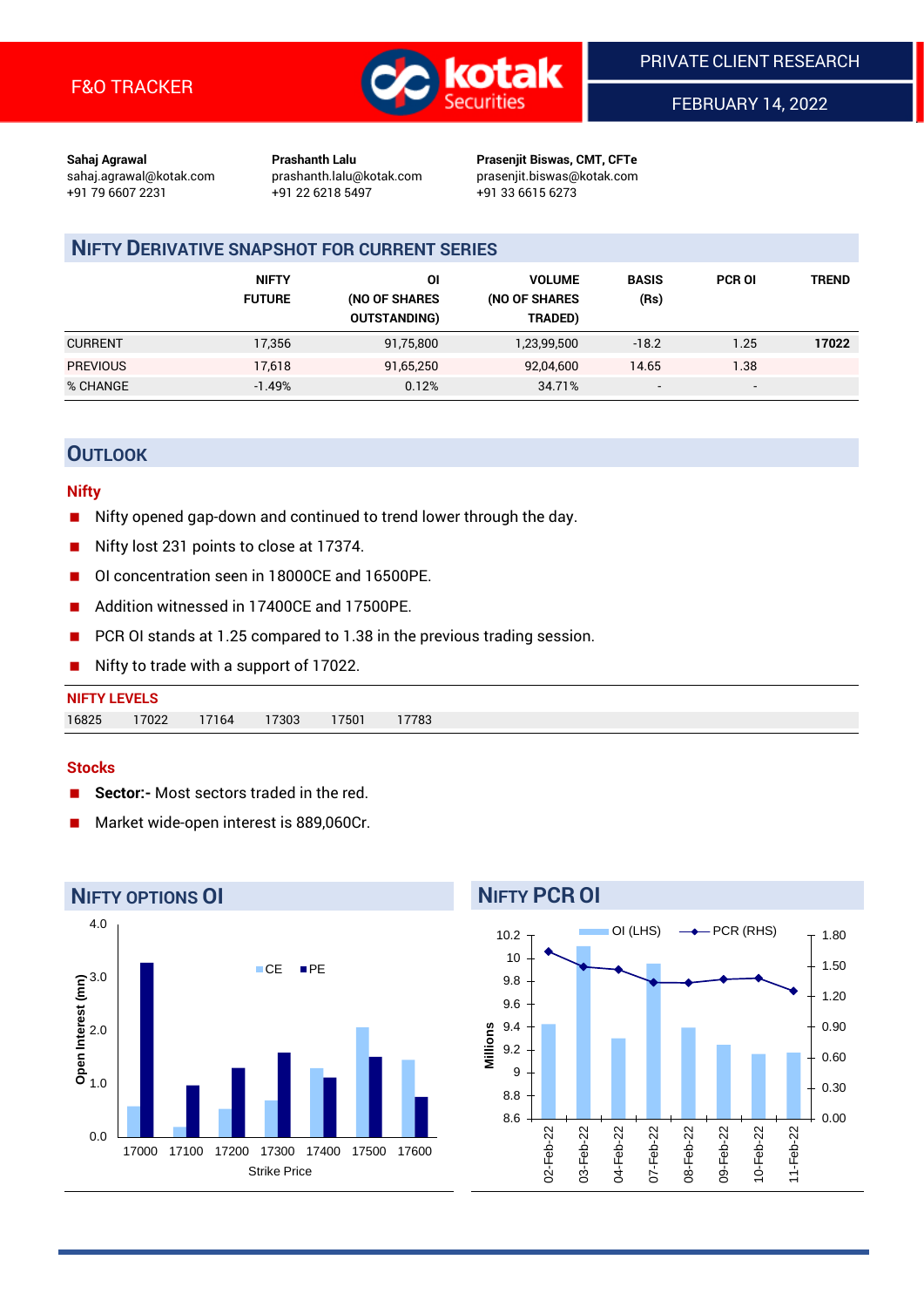# **FUTURE STATISTICS**

## **OI INCREASE**

| <b>SYMBOL</b>     | ΟI    | ΟI          | <b>PRICE CHG</b> |
|-------------------|-------|-------------|------------------|
|                   | (%)   | (SHARES)    | (%)              |
| POWERGRID         | 18.6% | 3,30,75,266 | $-2.0%$          |
| <b>CROMPTON</b>   | 14.3% | 33,22,000   | $-3.2%$          |
| <b>MOTHERSUMI</b> | 13.4% | 1,97,15,500 | $-4.5%$          |
| <b>GODREJCP</b>   | 12.9% | 53,75,000   | $-3.3%$          |
| <b>MANAPPURAM</b> | 12.1% | 2,15,79,000 | $-3.9%$          |
| <b>MRF</b>        | 10.3% | 71.040      | $-2.2%$          |
| <b>COFORGE</b>    | 10.3% | 7,51,700    | $-4.0%$          |
| <b>INDIAMART</b>  | 9.8%  | 4,01,925    | $-1.8%$          |
| <b>CUMMINSIND</b> | 9.2%  | 22,08,600   | 0.9%             |
| <b>NAUKRI</b>     | 8.8%  | 18.60.750   | $-6.0%$          |

| <b>OI DECREASE</b> |          |             |                  |
|--------------------|----------|-------------|------------------|
| <b>SYMBOL</b>      | ΟI       | ΟI          | <b>PRICE CHG</b> |
|                    | (%)      | (SHARES)    | $(\%)$           |
| <b>PFC</b>         | $-14.7%$ | 4,58,18,000 | $-1.5%$          |
| COROMANDEL         | $-12.5%$ | 11,69,375   | $-2.2%$          |
| <b>PETRONET</b>    | $-9.1%$  | 1,78,56,000 | 1.8%             |
| <b>INDUSTOWER</b>  | $-6.9%$  | 93,49,200   | $-0.1%$          |
| <b>FEDERALBNK</b>  | $-6.6%$  | 7,91,20,000 | $-1.4%$          |
| <b>JKCEMENT</b>    | $-6.3%$  | 2,64,250    | $-3.0%$          |
| <b>GNFC</b>        | $-6.0%$  | 31,46,000   | $-0.8%$          |
| <b>OFSS</b>        | $-5.2%$  | 6,20,125    | $-1.0%$          |
| <b>BHARATFORG</b>  | $-4.9%$  | 56,90,250   | 0.3%             |
| HONAUT             | $-4.6%$  | 9.405       | $-3.0%$          |

# **CASH STATISTICS**

| <b>TOP VOLUMES</b> |                      |              |              |  |  |  |  |  |
|--------------------|----------------------|--------------|--------------|--|--|--|--|--|
| <b>SYMBOL</b>      | <b>TRADED SHARES</b> | <b>VALUE</b> | <b>CLOSE</b> |  |  |  |  |  |
|                    | (QTY)                | (IN LAKHS)   |              |  |  |  |  |  |
| <b>RELIANCE</b>    | 73,57,863            | 1,74,232     | 2,376        |  |  |  |  |  |
| <b>TCS</b>         | 38,51,488            | 1,42,646     | 3,695        |  |  |  |  |  |
| <b>ADANIPOWER</b>  | 10,78,86,260         | 1,37,321     | 125          |  |  |  |  |  |
| <b>TATASTEEL</b>   | 96,76,226            | 1,21,189     | 1.254        |  |  |  |  |  |
| <b>DIVISLAB</b>    | 25,85,446            | 1,12,089     | 4,291        |  |  |  |  |  |
| <b>ICICIBANK</b>   | 1,31,38,408          | 1,04,163     | 791          |  |  |  |  |  |
| <b>HDFC</b>        | 40,62,444            | 98,725       | 2,426        |  |  |  |  |  |
| <b>TATAPOWER</b>   | 3,60,50,888          | 85,406       | 232          |  |  |  |  |  |
| <b>HDFCBANK</b>    | 53,55,552            | 81,102       | 1.519        |  |  |  |  |  |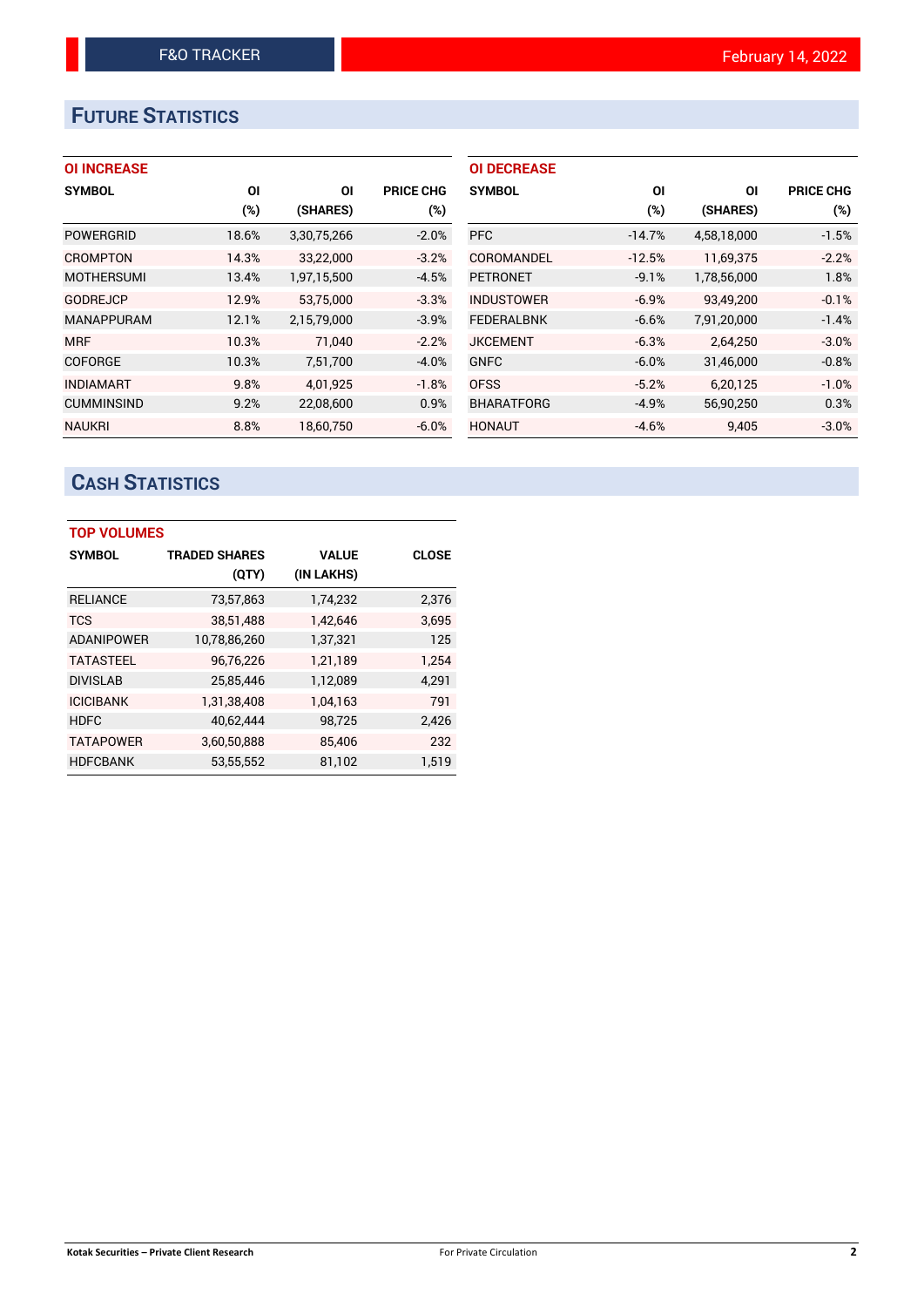# **OPTION STATISTICS**

## **SIGNIFICANT CALL OPEN INTEREST**

| <b>SYMBOL</b>     | <b>STRK</b>  | <b>OPTION</b> | <b>CLOSE</b> | <b>FUT</b>   | ΟI         |
|-------------------|--------------|---------------|--------------|--------------|------------|
|                   | <b>PRICE</b> | TYPE          | (RS)         | <b>CLOSE</b> | (SHARES)   |
| ONGC              | 180          | <b>CE</b>     | 0.8          | 164          | 226.38.000 |
| ONGC              | 175          | СE            | 1.3          | 164          | 220,45,100 |
| <b>NTPC</b>       | 140          | CE            | 0.9          | 137          | 210,84,300 |
| ONGC              | 170          | <b>CE</b>     | 2.3          | 164          | 150,76,600 |
| <b>NTPC</b>       | 145          | СE            | 0.3          | 137          | 190,77,900 |
| <b>NTPC</b>       | 135          | CE            | 3.0          | 137          | 177,66,900 |
| <b>NTPC</b>       | 150          | СE            | 0.3          | 137          | 166,04,100 |
| <b>HEROMOTOCO</b> | 2,800        | CE            | 19.7         | 2,664        | 8,33,100   |
| M&M               | 900          | СE            | 4.3          | 856          | 31,47,900  |
| <b>BPCL</b>       | 400          | CE            | 1.9          | 370          | 56.91.600  |

## **SIGNIFICANT PUT OPEN INTEREST**

| <b>SYMBOL</b>     | <b>STRK</b><br><b>PRICE</b> | <b>OPTION</b><br><b>TYPE</b> | <b>CLOSE</b><br>(RS) | <b>FUT</b><br><b>CLOSE</b> | ΟI<br>(SHARES) |
|-------------------|-----------------------------|------------------------------|----------------------|----------------------------|----------------|
| <b>MARUTI</b>     | 8,000                       | PF                           | 31.2                 | 8.740                      | 3,63,900       |
| <b>NTPC</b>       | 135                         | <b>PE</b>                    | 0.9                  | 137                        | 55,00,500      |
| <b>HINDALCO</b>   | 500                         | <b>PE</b>                    | 1.2                  | 542                        | 31,82,000      |
| <b>HINDALCO</b>   | 520                         | PF                           | 3.3                  | 542                        | 22,53,200      |
| <b>HEROMOTOCO</b> | 2,600                       | <b>PE</b>                    | 32.3                 | 2,664                      | 2,18,700       |
| <b>TATAMOTORS</b> | 500                         | <b>PE</b>                    | 14.9                 | 498                        | 48.87.750      |
| <b>TATAPOWER</b>  | 230                         | <b>PE</b>                    | 6.4                  | 232                        | 78,09,750      |
| <b>HEROMOTOCO</b> | 2,400                       | <b>PE</b>                    | 7.9                  | 2,664                      | 1,90,500       |
| <b>TATAPOWER</b>  | 220                         | <b>PE</b>                    | 3.0                  | 232                        | 77,08,500      |
| <b>SBIN</b>       | 500                         | <b>PE</b>                    | 3.6                  | 529                        | 47,02,500      |

| SIGNIFICANT CALL OPEN INTEREST ADDITION |                             |                       |                           |               |                      |  |
|-----------------------------------------|-----------------------------|-----------------------|---------------------------|---------------|----------------------|--|
| <b>SYMBOL</b>                           | <b>STRK</b><br><b>PRICE</b> | <b>OPTION</b><br>TYPE | <b>OPEN</b><br><b>INT</b> | OI CHG<br>(%) | <b>CLOSE</b><br>(Rs) |  |
| <b>MOTHERSUMI</b>                       | 170                         | <b>CE</b>             | 3,92,000                  | 1500%         | 6.8                  |  |
| <b>CADILAHC</b>                         | 395                         | <b>CE</b>             | 1.18.800                  | 1100%         | 7.6                  |  |
| <b>INDIACEM</b>                         | 210                         | СE                    | 2,08,800                  | 929%          | 7.2                  |  |
| <b>JUBLFOOD</b>                         | 3,100                       | СE                    | 1.07.375                  | 887%          | 102.6                |  |
| <b>MANAPPURAM</b>                       | 152                         | <b>CE</b>             | 1,35,000                  | 800%          | 5.3                  |  |
| COALINDIA                               | 177                         | <b>CE</b>             | 1.09.200                  | 767%          | 1.1                  |  |
| <b>INDIACEM</b>                         | 215                         | <b>CE</b>             | 2,00,100                  | 763%          | 5.1                  |  |
| <b>MOTHERSUMI</b>                       | 177                         | <b>CE</b>             | 3,88,500                  | 693%          | 3.6                  |  |
| <b>TATACHEM</b>                         | 930                         | CЕ                    | 1,70,000                  | 507%          | 20.7                 |  |
| <b>BANDHANBNK</b>                       | 325                         | <b>CE</b>             | 20.30.400                 | 497%          | 8.1                  |  |

| SIGNIFICANT PUT OPEN INTEREST ADDITION |              |               |             |        |              |  |  |  |
|----------------------------------------|--------------|---------------|-------------|--------|--------------|--|--|--|
| <b>SYMBOL</b>                          | <b>STRK</b>  | <b>OPTION</b> | <b>OPEN</b> | OI CHG | <b>CLOSE</b> |  |  |  |
|                                        | <b>PRICE</b> | TYPE          | INT         | $(\%)$ | (Rs)         |  |  |  |
| <b>FEDERALBNK</b>                      | 106          | <b>PE</b>     | 1,70,000    | 1600%  | 5.2          |  |  |  |
| <b>INDUSINDBK</b>                      | 990          | <b>PE</b>     | 2,16,000    | 1312%  | 31.8         |  |  |  |
| <b>LAURUSLABS</b>                      | 550          | PE            | 2,09,700    | 1194%  | 13.1         |  |  |  |
| <b>MOTHERSUMI</b>                      | 155          | <b>PE</b>     | 3,88,500    | 825%   | 1.7          |  |  |  |
| <b>MOTHERSUMI</b>                      | 177          | <b>PE</b>     | 3,29,000    | 755%   | 10.0         |  |  |  |
| <b>INDIACEM</b>                        | 180          | <b>PE</b>     | 2,23,300    | 450%   | 0.9          |  |  |  |
| ZEEL                                   | 235          | <b>PE</b>     | 1,56,000    | 160%   | 2.4          |  |  |  |
| <b>DIVISLAB</b>                        | 4.200        | <b>PE</b>     | 1,12,600    | 155%   | 80.5         |  |  |  |
| <b>NATIONALUM</b>                      | 127          | <b>PE</b>     | 1,61,500    | 138%   | 9.2          |  |  |  |
| <b>MOTHERSUMI</b>                      | 170          | PE            | 12,07,500   | 132%   | 5.5          |  |  |  |

| <b>CALL OPTION VOLUMES</b> |              |               |                  | <b>PUT OPTION VOLUMES</b> |                  |              |               |                  |              |
|----------------------------|--------------|---------------|------------------|---------------------------|------------------|--------------|---------------|------------------|--------------|
| <b>SYMBOL</b>              | <b>STRK</b>  | <b>OPTION</b> | <b>CONTRACTS</b> | <b>CLOSE</b>              | <b>SYMBOL</b>    | <b>STRK</b>  | <b>OPTION</b> | <b>CONTRACTS</b> | <b>CLOSE</b> |
|                            | <b>PRICE</b> | <b>TYPE</b>   |                  | (Rs)                      |                  | <b>PRICE</b> | <b>TYPE</b>   |                  | (Rs)         |
| <b>RELIANCE</b>            | 2,400        | <b>CE</b>     | 26,816           | 35.0                      | <b>TATASTEEL</b> | 1,200        | <b>PE</b>     | 10,108           | 12.5         |
| <b>TATASTEEL</b>           | 1.260        | <b>CE</b>     | 21,524           | 30.9                      | <b>RELIANCE</b>  | 2,300        | <b>PE</b>     | 8.755            | 14.9         |
| <b>DIVISLAB</b>            | 4.400        | <b>CE</b>     | 20,890           | 75.4                      | <b>TCS</b>       | 3.700        | <b>PE</b>     | 8,292            | 58.1         |
| <b>DIVISLAB</b>            | 4.500        | <b>CE</b>     | 20.857           | 45.3                      | <b>TATASTEEL</b> | 1.240        | <b>PE</b>     | 8.264            | 26.5         |
| <b>TATASTEEL</b>           | 1,300        | <b>CE</b>     | 16,625           | 15.8                      | <b>HDFCBANK</b>  | 1,500        | <b>PE</b>     | 8,197            | 15.8         |
| <b>INDUSINDBK</b>          | 980          | <b>CE</b>     | 14.624           | 29.3                      | <b>INFY</b>      | 1.700        | <b>PE</b>     | 7.835            | 21.6         |
| <b>TATASTEEL</b>           | 1,240        | <b>CE</b>     | 13,966           | 40.1                      | <b>AXISBANK</b>  | 800          | <b>PE</b>     | 7,450            | 12.5         |
| <b>HINDALCO</b>            | 550          | <b>CE</b>     | 13.696           | 9.8                       | <b>SBIN</b>      | 530          | <b>PE</b>     | 7.164            | 12.2         |
| <b>INFY</b>                | 1.800        | <b>CE</b>     | 12,789           | 9.0                       | <b>DIVISLAB</b>  | 4.300        | <b>PE</b>     | 6.790            | 121.6        |
| <b>TCS</b>                 | 3.800        | <b>CE</b>     | 12,008           | 29.4                      | <b>RELIANCE</b>  | 2.340        | PE            | 5,988            | 25.9         |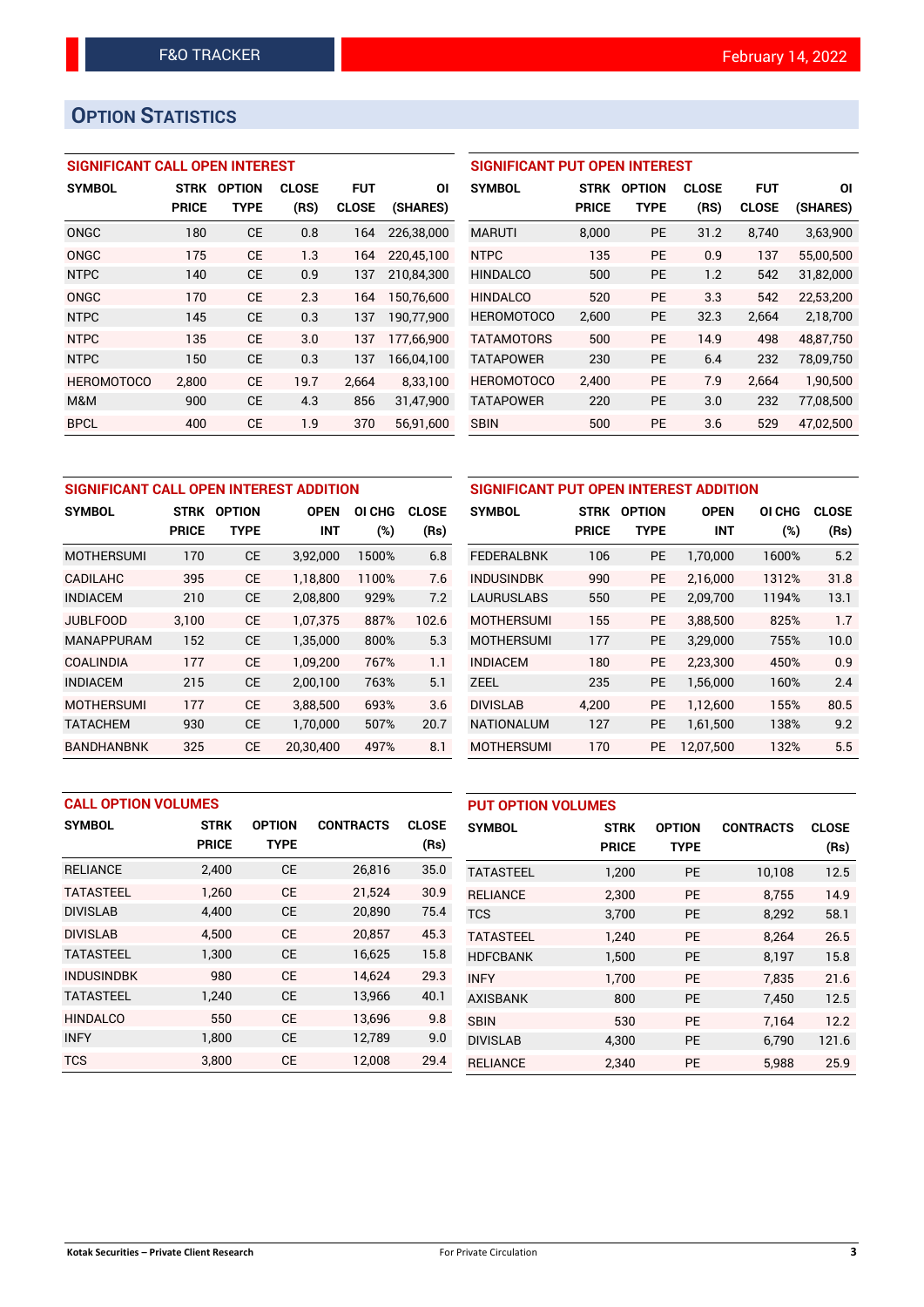## **RATING SCALE (PRIVATE CLIENT GROUP)**

- **BUY**  Stock/Index looks strong from the expiry/near term perspective and is expected to gain on the basis of technical and/or derivative parameters. Time frame is minimum of current expiry and in certain cases extend to the next series depending on the stock behaviour. Strict stop loss needs to be adhered to for every buy/long recommendation given.
- **SELL** Stock/Index looks weak from the expiry/near term perspective and is expected to gain on the basis of technical and/or derivative parameters. Time frame is minimum of current expiry and in certain cases extend to the next series depending on the stock behaviour. Strict stop loss needs to be adhered to for every sell/short recommendation given.

#### **FUNDAMENTAL RESEARCH TEAM (PRIVATE CLIENT GROUP)**

**Shrikant Chouhan Arun Agarwal Amit Agarwal, CFA Hemali Dhame** +91 22 6218 5408 +91 22 6218 6443 +91 22 6218 6439 +91 22 6218 6433

jatin.damania@kotak.com +91 22 6218 6440 +91 22 6218 6432 +91 80801 97299 +91 22 6218 6427

**Sumit Pokharna** Pankaj Kumar<br>Oil and Gas, Information Tech Construction, sumit.pokharna@kotak.com pankajr.kumar@kotak.com +91 22 6218 6438 +91 22 6218 6434

**Jatin Damania Purvi Shah Rini Mehta K. Kathirvelu**

Construction, Capital Goods & Midcaps

Transportation, Paints, FMCG Banking & Finance shrikant.chouhan@kotak.com arun.agarwal@kotak.com agarwal.amit@kotak.com Hemali.Dhame@kotak.com

Metals & Mining, Midcap Pharmaceuticals Research Associate Support Executive<br>
jatin.damania@kotak.com purvi.shah@kotak.com rini.mehta@kotak.com k.kathirvelu@kotak.com

## **TECHNICAL RESEARCH TEAM (PRIVATE CLIENT GROUP)**

**Shrikant Chouhan Amol Athawale Sayed Haider** [shrikant.chouhan@kotak.com](mailto:shrikant.chouhan@kotak.com) [amol.athawale@kotak.com](mailto:amol.athawale@kotak.com) Research Associate +91 22 6218 5408 +91 20 6620 3350 [sayed.haider@kotak.com](mailto:sayed.haider@kotak.com)

+91 22 62185498

#### **DERIVATIVES RESEARCH TEAM (PRIVATE CLIENT GROUP)**

+91 79 6607 2231 +91 22 6218 5497 +91 33 6615 6273

**Sahaj Agrawal Prashanth Lalu Prasenjit Biswas, CMT, CFTe** [sahaj.agrawal@kotak.com](mailto:sahaj.agrawal@kotak.com) [prashanth.lalu@kotak.com](mailto:prashanth.lalu@kotak.com) [prasenjit.biswas@kotak.com](mailto:prasenjit.biswas@kotak.com)